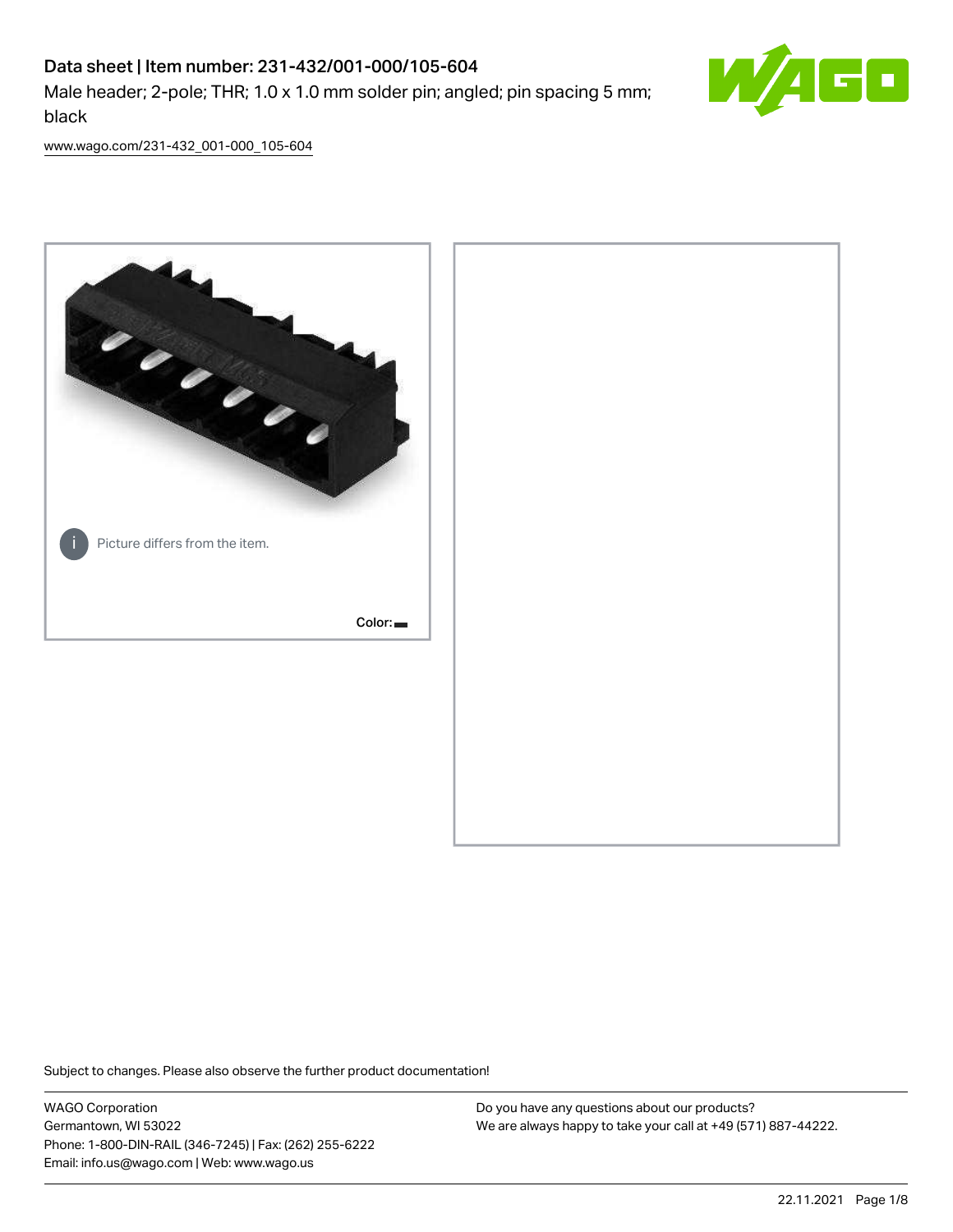

```
Dimensions in mm
```

```
L = (pole no. -1) x pin spacing +8.2 mm
```
 $L_1 = L + 4.8$  mm

```
L_2 = L_1 + 7.2 mm
```
#### Item description

- **THR** male headers for reflow soldering in SMT applications
- $\blacksquare$ Available in tape-and-reel packaging for automated pick-and-place PCB assembly
- $\blacksquare$ Also available in bulk packaging for manual placement
- $\blacksquare$ Male headers may be mounted horizontally or vertically

Subject to changes. Please also observe the further product documentation!

WAGO Corporation Germantown, WI 53022 Phone: 1-800-DIN-RAIL (346-7245) | Fax: (262) 255-6222 Email: info.us@wago.com | Web: www.wago.us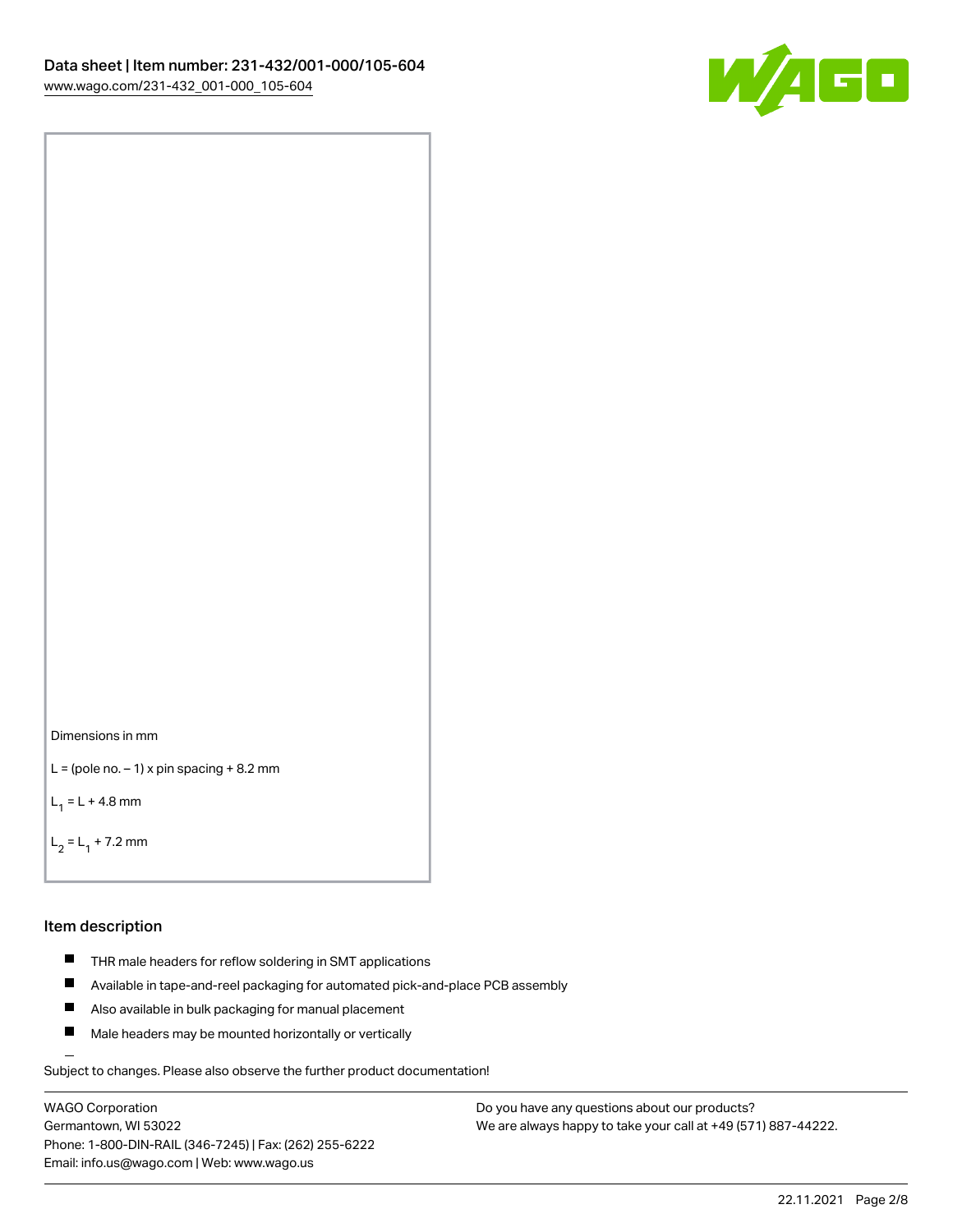

**Now With coding fingers** 

# Data Notes

| Safety information 1 | The <i>MCS - MULTI CONNECTION SYSTEM</i> includes connectors<br>without breaking capacity in accordance with DIN EN 61984. When<br>used as intended, these connectors must not be connected<br>/disconnected when live or under load. The circuit design should<br>ensure header pins, which can be touched, are not live when<br>unmated. |
|----------------------|--------------------------------------------------------------------------------------------------------------------------------------------------------------------------------------------------------------------------------------------------------------------------------------------------------------------------------------------|
| Variants:            | Other pole numbers<br>Gold-plated or partially gold-plated contact surfaces<br>Other versions (or variants) can be requested from WAGO Sales or<br>configured at https://configurator.wago.com/                                                                                                                                            |

# Electrical data

# IEC Approvals

| Ratings per                 | IEC/EN 60664-1                                            |
|-----------------------------|-----------------------------------------------------------|
| Rated voltage (III / 3)     | 320 V                                                     |
| Rated surge voltage (III/3) | 4 <sub>kV</sub>                                           |
| Rated voltage (III/2)       | 320 V                                                     |
| Rated surge voltage (III/2) | 4 <sub>kV</sub>                                           |
| Nominal voltage (II/2)      | 630 V                                                     |
| Rated surge voltage (II/2)  | 4 <sub>k</sub> V                                          |
| Rated current               | 12A                                                       |
| Legend (ratings)            | (III / 2) ≙ Overvoltage category III / Pollution degree 2 |

# UL Approvals

| Approvals per                  | UL 1059 |
|--------------------------------|---------|
| Rated voltage UL (Use Group B) | 300 V   |
| Rated current UL (Use Group B) | 10 A    |
| Rated voltage UL (Use Group D) | 300 V   |
| Rated current UL (Use Group D) | 10 A    |

# Ratings per UL

| Rated voltage UL 1977 | 600 V |
|-----------------------|-------|
| Rated current UL 1977 | 10 A  |

Subject to changes. Please also observe the further product documentation!

| <b>WAGO Corporation</b>                                | Do you have any questions about our products?                 |
|--------------------------------------------------------|---------------------------------------------------------------|
| Germantown, WI 53022                                   | We are always happy to take your call at +49 (571) 887-44222. |
| Phone: 1-800-DIN-RAIL (346-7245)   Fax: (262) 255-6222 |                                                               |
| Email: info.us@wago.com   Web: www.wago.us             |                                                               |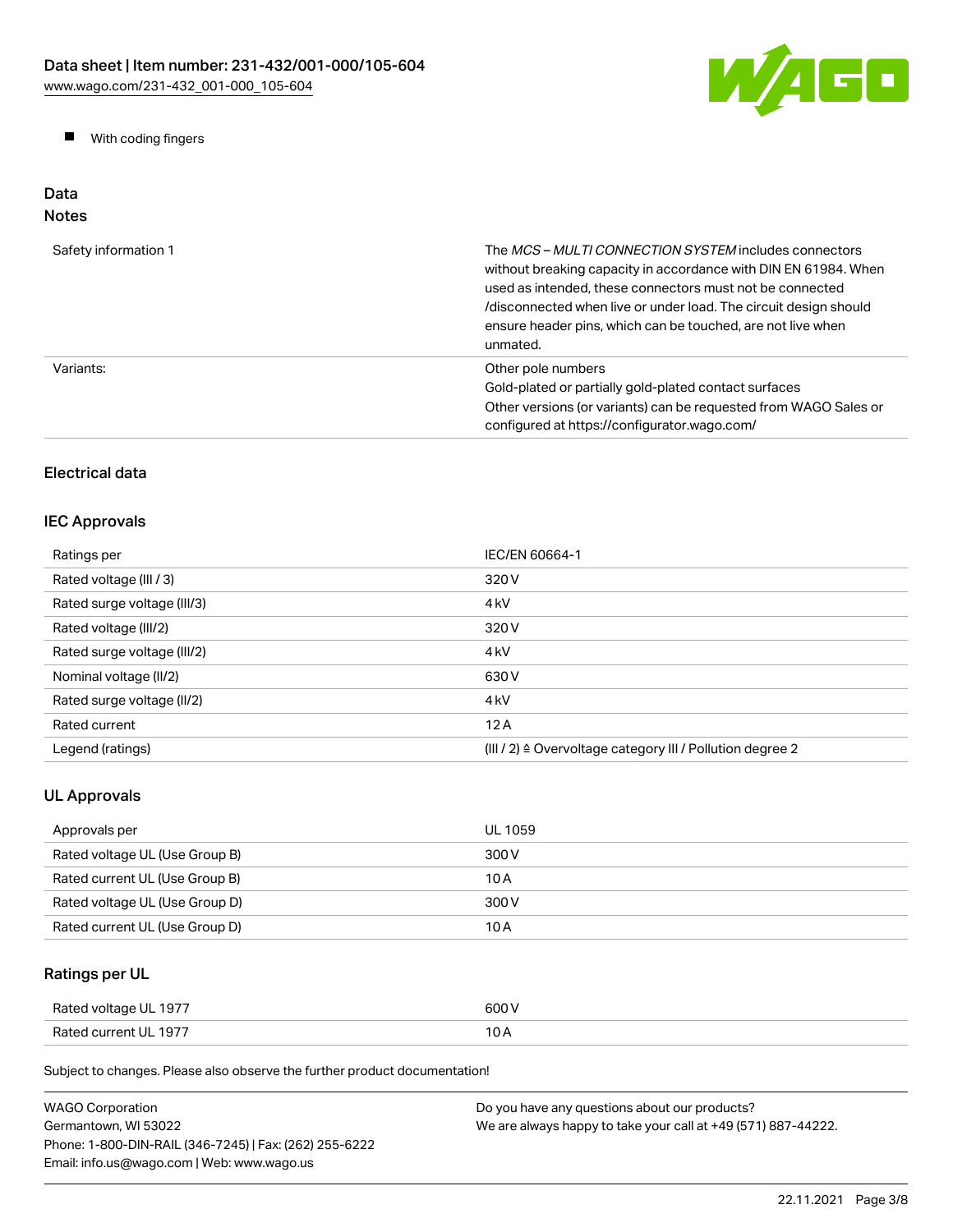

# CSA Approvals

| Approvals per                          | <b>CSA</b>           |
|----------------------------------------|----------------------|
| Rated voltage CSA (Use Group B)        | 300V                 |
| Rated current CSA (Use Group B)        | 10A                  |
| Rated voltage CSA (Use Group D)        | 300 V                |
| Rated current CSA (Use Group D)        | 10A                  |
| <b>Connection data</b>                 |                      |
| Total number of potentials             | $\overline{2}$       |
| Number of connection types             | 1                    |
| Number of levels                       | 1                    |
| <b>Connection 1</b><br>Number of poles | $\overline{2}$       |
|                                        |                      |
| Physical data                          |                      |
| Pin spacing                            | 5 mm / 0.197 inch    |
| Width                                  | 13.2 mm / 0.52 inch  |
| Height                                 | 10.8 mm / 0.425 inch |
| Height from the surface                | 8.4 mm / 0.331 inch  |
| Depth                                  | 12 mm / 0.472 inch   |
| Solder pin length                      | $2.4 \text{ mm}$     |
| Solder pin dimensions                  | $1 \times 1$ mm      |
| Plated through-hole diameter (THR)     | $1.4$ $(+0.1)$ mm    |

# Plug-in connection

| Contact type (pluggable connector) | Male connector/plug |
|------------------------------------|---------------------|
| Connector (connection type)        | for PCB             |
| Mismating protection               | No                  |
| Mating direction to the PCB        | 0°                  |
| Locking of plug-in connection      | Without             |

# PCB contact

| <b>PCB Contact</b>     | THR                                      |
|------------------------|------------------------------------------|
| Solder pin arrangement | over the entire male connector (in-line) |

Subject to changes. Please also observe the further product documentation!

| <b>WAGO Corporation</b>                                | Do you have any questions about our products?                 |
|--------------------------------------------------------|---------------------------------------------------------------|
| Germantown. WI 53022                                   | We are always happy to take your call at +49 (571) 887-44222. |
| Phone: 1-800-DIN-RAIL (346-7245)   Fax: (262) 255-6222 |                                                               |
| Email: info.us@wago.com   Web: www.wago.us             |                                                               |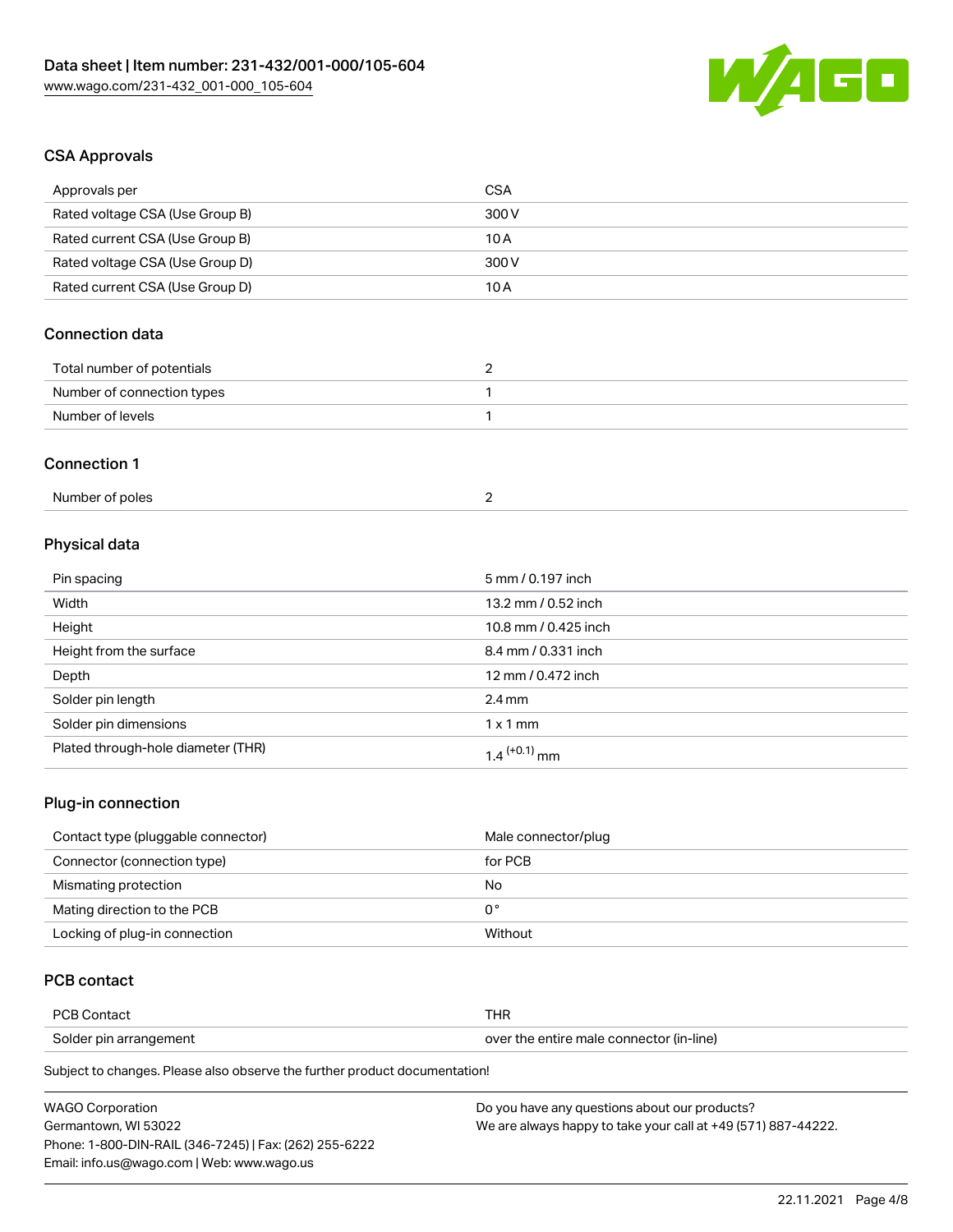

Number of solder pins per potential 1

### Material data

| Color                       | black                                  |
|-----------------------------|----------------------------------------|
| Material group              |                                        |
| Insulation material         | Polyphthalamide (PPA GF)               |
| Flammability class per UL94 | V <sub>0</sub>                         |
| Contact material            | Electrolytic copper (E <sub>Cu</sub> ) |
| Contact plating             | tin-plated                             |
| Fire load                   | $0.02$ MJ                              |
| Weight                      | 0.9g                                   |

## Environmental requirements

Limit temperature range  $-60... +100 °C$ 

#### Commercial data

| Product Group         | 3 (Multi Conn. System) |
|-----------------------|------------------------|
| PU (SPU)              | 200 Stück              |
| Packaging type        | box                    |
| Country of origin     | DE                     |
| <b>GTIN</b>           | 4044918988636          |
| Customs tariff number | 85366990990            |

## Approvals / Certificates

#### Country specific Approvals

| Logo | Approval                               | <b>Additional Approval Text</b> | Certificate<br>name |
|------|----------------------------------------|---------------------------------|---------------------|
|      | CВ<br>DEKRA Certification B.V.         | IEC 61984                       | NL-39756            |
|      | <b>CSA</b><br>DEKRA Certification B.V. | C <sub>22.2</sub>               | LR 18677-<br>25     |

#### Ship Approvals

|      | ABS      |                          | ، ש∙        |
|------|----------|--------------------------|-------------|
| Logo | Approval | Additional Approval Text | name        |
|      |          |                          | ∵ertifica⊾e |

Subject to changes. Please also observe the further product documentation!

| <b>WAGO Corporation</b>                                | Do you have any questions about our products?                 |  |  |
|--------------------------------------------------------|---------------------------------------------------------------|--|--|
| Germantown, WI 53022                                   | We are always happy to take your call at +49 (571) 887-44222. |  |  |
| Phone: 1-800-DIN-RAIL (346-7245)   Fax: (262) 255-6222 |                                                               |  |  |
| Email: info.us@wago.com   Web: www.wago.us             |                                                               |  |  |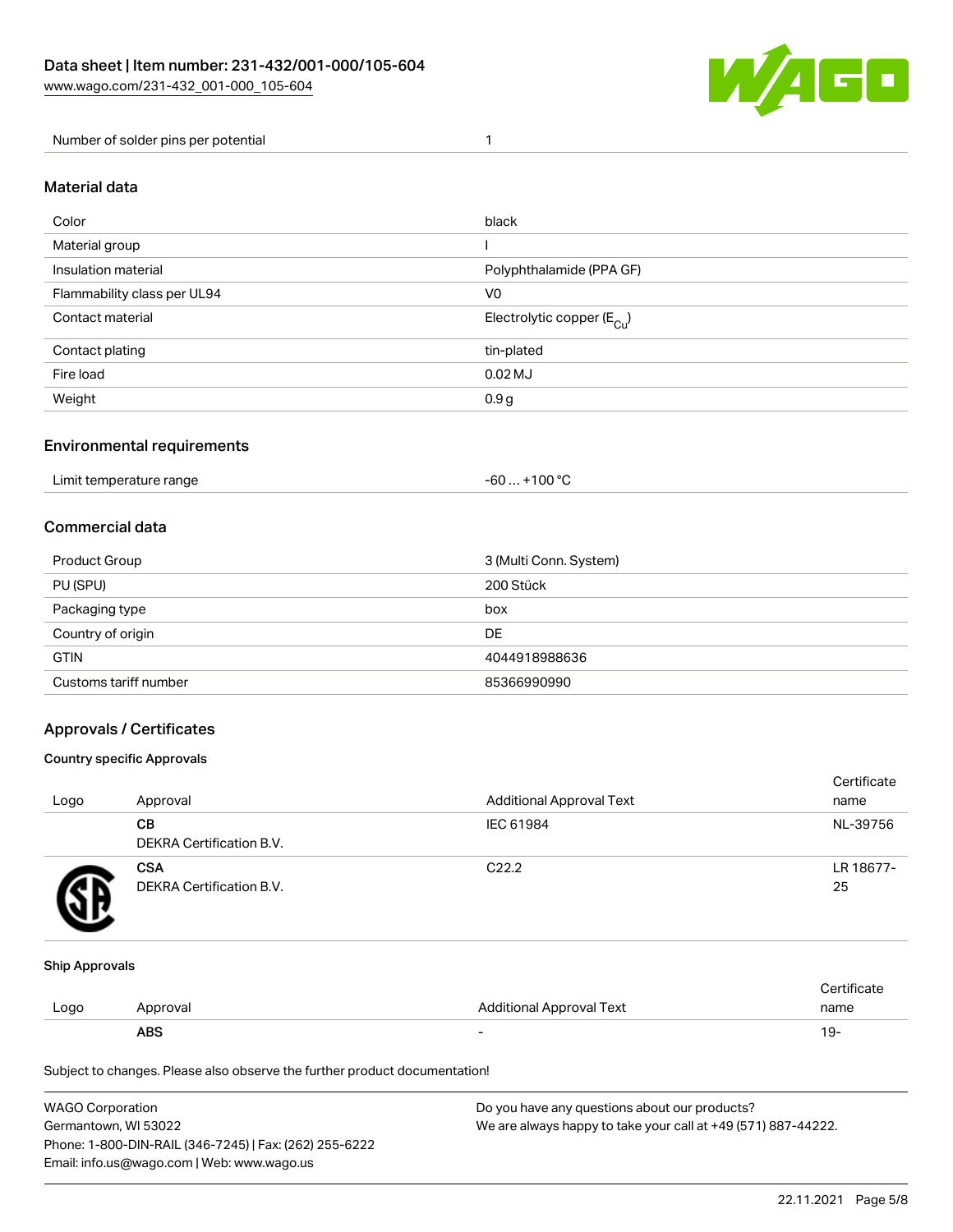



American Bureau of Shipping National American Bureau of Shipping HG1869876-

|  |  |  | UL-Approvals |  |
|--|--|--|--------------|--|
|  |  |  |              |  |

| Logo                       | Approval                                    | <b>Additional Approval Text</b> | Certificate<br>name |
|----------------------------|---------------------------------------------|---------------------------------|---------------------|
| $\boldsymbol{\theta}$      | UL<br>Underwriters Laboratories Inc.        | <b>UL 1059</b>                  | E45172              |
| $\boldsymbol{\mathcal{A}}$ | <b>UR</b><br>Underwriters Laboratories Inc. | <b>UL 1977</b>                  | E45171              |

# Counterpart

Item no.231-102/026-000 Female plug; 2-pole; 12 AWG max; pin spacing 5 mm; 1 conductor per pole; gray [www.wago.com/231-102/026-000](https://www.wago.com/231-102/026-000)

#### Optional accessories

| Coding               |                                                                  |                      |  |  |
|----------------------|------------------------------------------------------------------|----------------------|--|--|
| Intermediate plate   |                                                                  |                      |  |  |
| $\frac{1}{\sqrt{2}}$ | Item no.: 231-500<br>Spacer; for formation of groups; light gray | www.wago.com/231-500 |  |  |
| Coding               |                                                                  |                      |  |  |
| 40 6                 | Item no.: 231-129<br>Coding key; snap-on type; light gray        | www.wago.com/231-129 |  |  |

# Downloads Documentation

| <b>Additional Information</b> |            |                 |          |
|-------------------------------|------------|-----------------|----------|
| Technical explanations        | 2019 Apr 3 | pdf<br>2.0 MB   | Download |
| THR Soldering Process         |            | pdf<br>548.2 kB | Download |

Subject to changes. Please also observe the further product documentation!

WAGO Corporation Germantown, WI 53022 Phone: 1-800-DIN-RAIL (346-7245) | Fax: (262) 255-6222 Email: info.us@wago.com | Web: www.wago.us Do you have any questions about our products? We are always happy to take your call at +49 (571) 887-44222.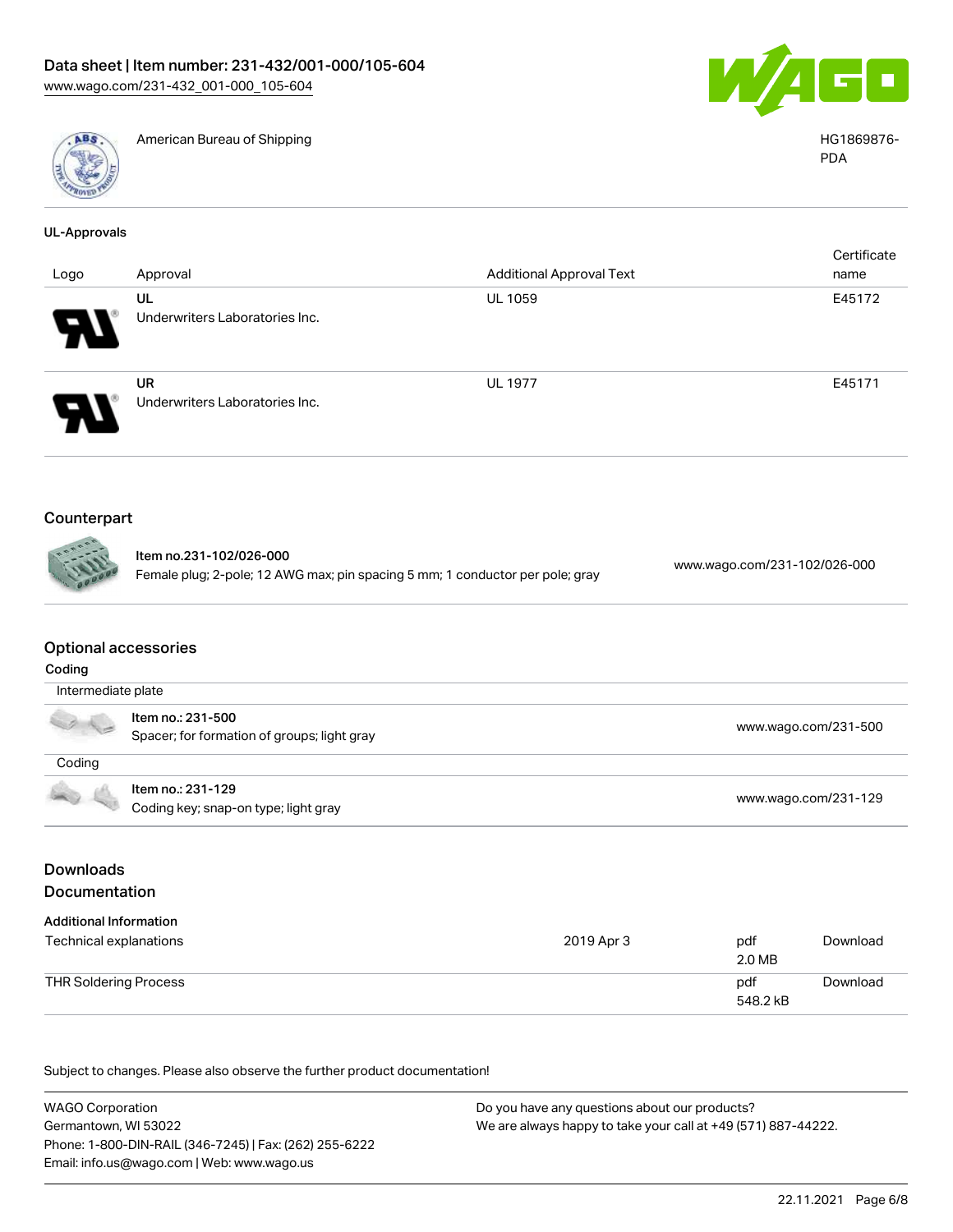

### CAD files

#### CAD data

| 2D/3D Models 231-432/001-000/105-604                                                                                                                                   |            | Download |  |
|------------------------------------------------------------------------------------------------------------------------------------------------------------------------|------------|----------|--|
| <b>CAE</b> data                                                                                                                                                        |            |          |  |
| EPLAN Data Portal 231-432/001-000/105-604                                                                                                                              |            | Download |  |
| PCB Design                                                                                                                                                             |            |          |  |
| Symbol and Footprint 231-432/001-000/105-604                                                                                                                           | <b>URL</b> | Download |  |
| CAx data for your PCB design, consisting of "schematic symbols and PCB footprints",<br>allow easy integration of the WAGO component into your development environment. |            |          |  |
| Supported formats:                                                                                                                                                     |            |          |  |
| ш<br>Accel EDA 14 & 15                                                                                                                                                 |            |          |  |
| ш<br>Altium 6 to current version                                                                                                                                       |            |          |  |
| ш<br>Cadence Allegro                                                                                                                                                   |            |          |  |
| DesignSpark                                                                                                                                                            |            |          |  |
| Ш<br>Eagle Libraries                                                                                                                                                   |            |          |  |
| ш<br>KiCad                                                                                                                                                             |            |          |  |
| ш<br>Mentor Graphics BoardStation                                                                                                                                      |            |          |  |
| ш<br>Mentor Graphics Design Architect                                                                                                                                  |            |          |  |
| ш<br>Mentor Graphics Design Expedition 99 and 2000                                                                                                                     |            |          |  |
| Ш<br>OrCAD 9.X PCB and Capture                                                                                                                                         |            |          |  |
| PADS PowerPCB 3, 3.5, 4.X, and 5.X<br>ш                                                                                                                                |            |          |  |
| ш<br>PADS PowerPCB and PowerLogic 3.0                                                                                                                                  |            |          |  |
| ш<br>PCAD 2000, 2001, 2002, 2004, and 2006                                                                                                                             |            |          |  |
| Pulsonix 8.5 or newer<br>ш                                                                                                                                             |            |          |  |
| ш<br><b>STL</b>                                                                                                                                                        |            |          |  |
| 3D STEP                                                                                                                                                                |            |          |  |
| ш<br>TARGET 3001!                                                                                                                                                      |            |          |  |
| View Logic ViewDraw                                                                                                                                                    |            |          |  |
| Quadcept                                                                                                                                                               |            |          |  |
| Zuken CadStar 3 and 4                                                                                                                                                  |            |          |  |
| Zuken CR-5000 and CR-8000                                                                                                                                              |            |          |  |
| PCB Component Libraries (EDA), PCB CAD Library Ultra Librarian                                                                                                         |            |          |  |
|                                                                                                                                                                        |            |          |  |

Subject to changes. Please also observe the further product documentation!

WAGO Corporation Germantown, WI 53022 Phone: 1-800-DIN-RAIL (346-7245) | Fax: (262) 255-6222 Email: info.us@wago.com | Web: www.wago.us